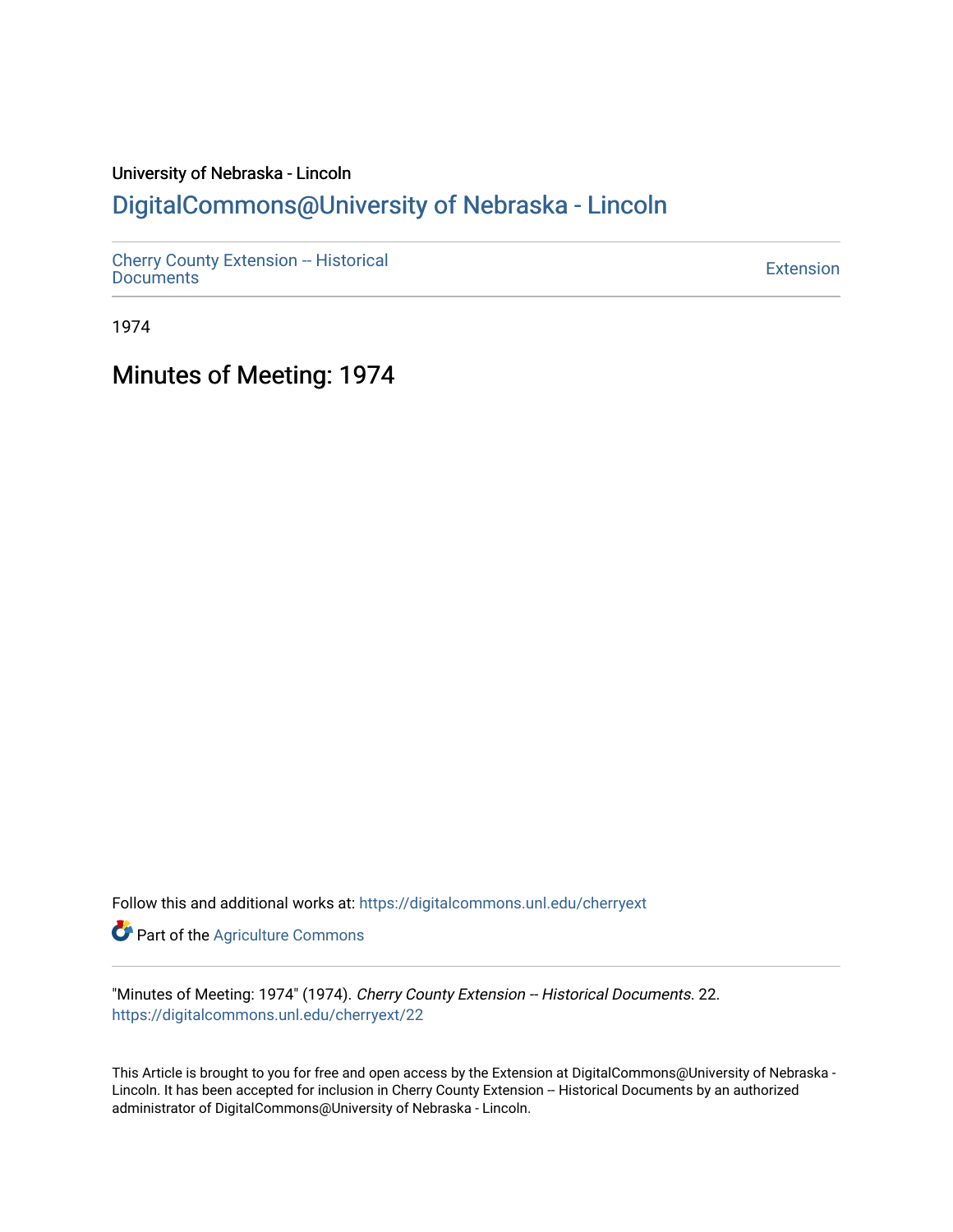## CHERRY COUNTY EXTENSION BOARD

ANNUAL MEETING, DECEMBER 12, 1974

Conference Room, Courthouse, 2:00 p.m., CST

#### PRESENT:

/

| Mrs. William Luther, Chairman                | Wayne Olmsted                       |  |  |
|----------------------------------------------|-------------------------------------|--|--|
| しんしょう しょうしょう<br>Mrs. Dean Colburn, Secretary | Gene Schlueter                      |  |  |
| Jim Drinkwalter                              | Dr. Leo Lucas, District II Director |  |  |
| Cooper Ford                                  | (Mrs.) Betty Kime, Home Agent       |  |  |
| Mrs. Irvin Losh                              | Harry Stokely, County Agent         |  |  |
| Mrs. Charles Swanson                         | Mr. & Mrs. Howard Hall, Guests      |  |  |

The Annual Meeting was called to order. Harry discussed proposed new office space in the new courthouse and have his ideas on arranging the space.

Dr. Leo Lucas, District II Director, reported on the District Extension Board meeting held at Burwell.

Dr. Lucas also reported on the North Platte Station #2 budget priority, that was submitted to the Regents. This priority concerned Extension Program Aides. Cherry County is in lipe should monies be made available in the University 1975-76 budget. Cherry County would pay 20% of the salary and total operation to aide.

Leo showed transparencies discussing Nebraska's rank with the top 10 agriculture producing states in agriculture dollars spent on Extension, Extension personnel numbers and research budgets.

Nominations were called for by Carol Luther, Chairman, for Board Member-At-Large. Jim Drinkwalter was nominated at the last regular Extension Board meeting. Wayne Olmsted made the motion that nominations cease and Jim be unanimously elected. The motion was seconded and carried.

Delores Colburn made the motion the meeting be adjourned. Wayne Olmsted seconded, and the motion carried.

Respectfully submitted,

MRS. DEAN COLBURN, SECRETARY Cherry County Extension Board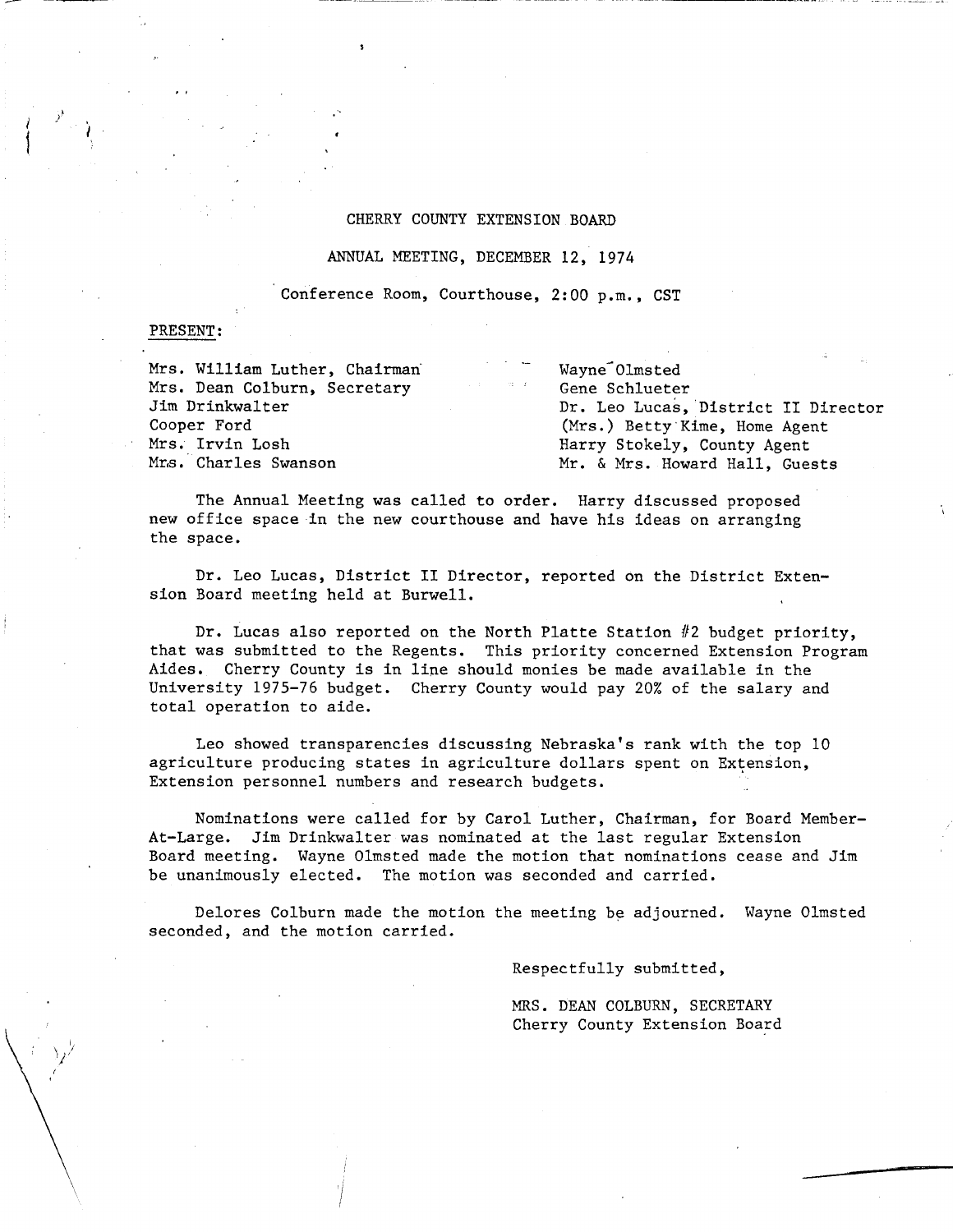#### MINUTES OF

# CHERRY COUNTY EXTENSION BOARD MEETING

November 4, 1974

#### PRESENT:

Mrs. William Luther, Chairman Mrs. Dean Colburn, Secretary Jim Drinkwalter Cooper Ford Gene Schlueter (Mrs.) Betty Kime, Home Agent Harry Stokely, County Agent

Mrs. Irvin Losh Wayne Olmsted Mrs. Wesley Rothleutner

The meeting was called to order by the chairman, Carol Luther, at 1:30 p.m., CST, in the Cherry County Extension Office. The minutes of the May 13th meeting were read and approved.

### OLD BUSINESS:

1. The financial report was discussed. Cherry County al lowed the lhedford District approximately 20% of their 1973-74 budget, not to excede \$3125. The 1974-75 Cherry County budget for the Thedford District is \$3125. However, according to the 1974-75 budget of the Thedford District, 20% of their budget would be \$3949. Also discussed was the office assistant salary as compared to other agency office assistant salary.

2. The work study program was discussed for 1975. Hopefully by budget time, 1975, the Extension Aide program will be implemented by the State Extension Office allowing a full time extension aide with cost-share by county funds.

#### NEW BUSINESS:

1. Nominations for the District Extension Board members in Districts 3 and 8, and the Member-At-Large were discussed.

> a. Nominations for District 3 (Nenzel, Crookston, Kilgore precincts) are as fol lows: Mrs. William (Carol) Luther, Randy Peterson, Mrs. John (Susan) Johnson.

> b. Nominations for District 8 (Wells, Goose Creek, Loup precincts) are as follows: Mrs. Irvin (Vera) Losh, Mrs. Walt (Arlene) Ries, Jr., Robert Miles, and Ocie Perrett.

c. Nominations for Member-At-Large are as fol lows: Jim Drinkwalter.

2. Gene Schlueter moved that the 4 nominees in District 8 be contacted by Harry Stokely in the above named order, with three names to appear on the mall bal lot. The motion was seconded and passed.

3. A motion was made by Cooper Ford that the annual meeting be held in December with Dr. Leo Lucas, District II Director, invited to attend. This meeting would be similar to the previous two annual meetings. The motion was seconded by Phyllis Rothleutner and carried.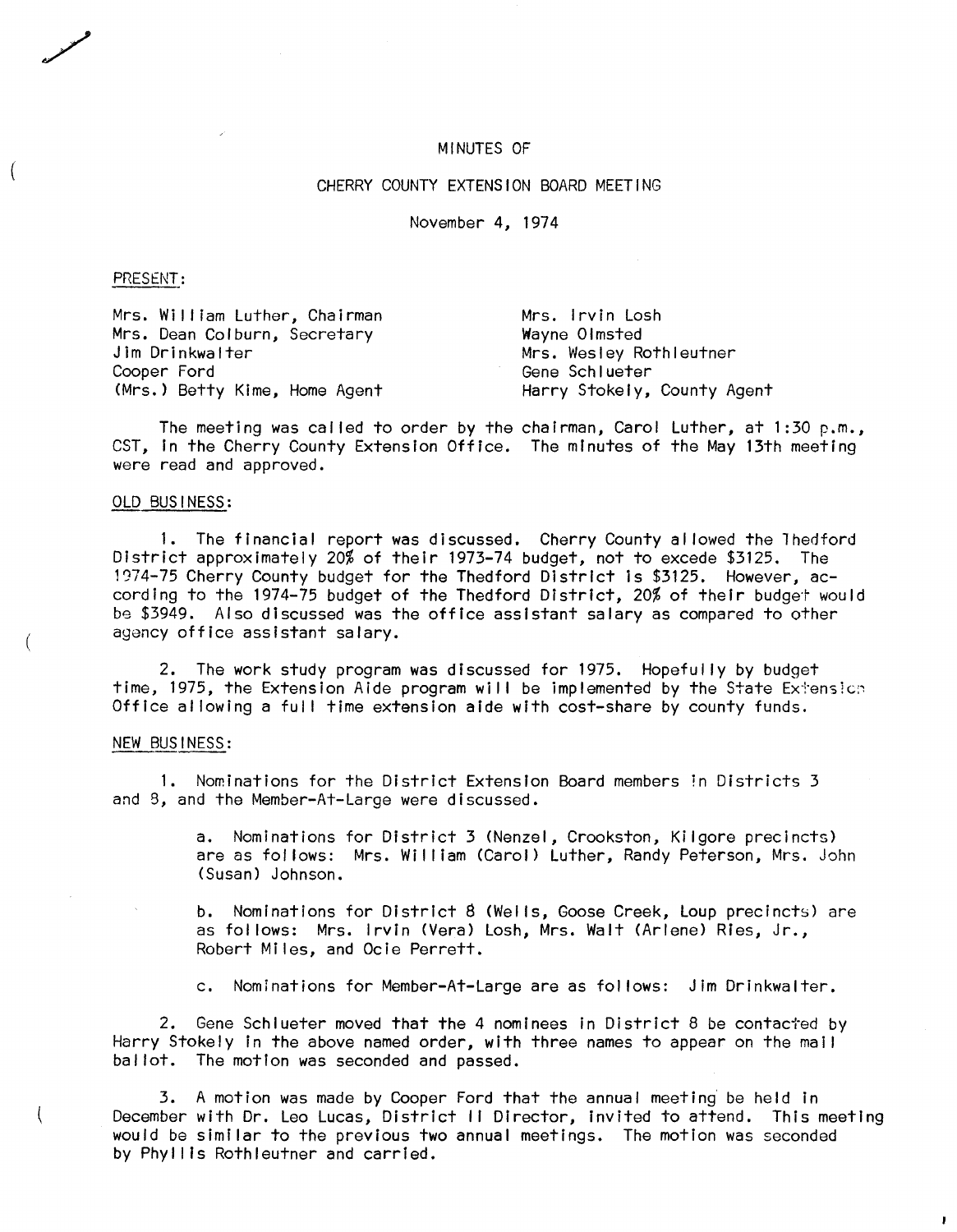4. Phyl lis Rothleutner moved that the Extension Board meet with the County Commissioners to see If they will give consideration to the Extension Service on new Extension Office location it and when any moves are made in the new courthouse or in the newly acquired old postoffice building. The motion was seconded and carried. The following members will attempt to attend this meeting with the Commissioners: Gene Schlueter, spokesman; Jim Drinkwalter, Caro! Luther, Wayne Oimsted, Cooper Ford, and Phyllis Rothleutner.

The meeting was adjourned.

Respectfully submitted,

MRS. DEAN COLBURN, SECRETARY, Cherry County Extension Board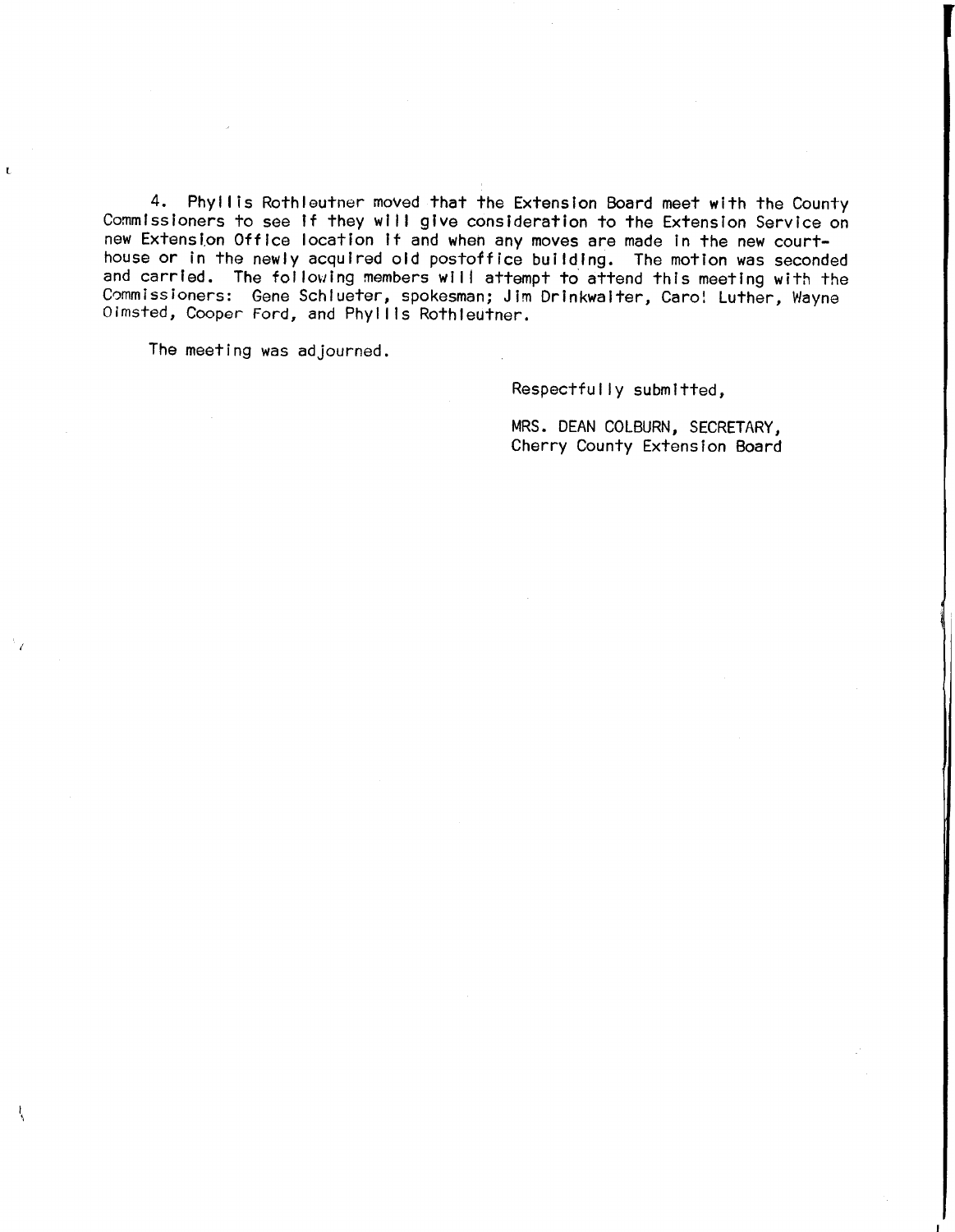

# **COOPERATIVE EXTENSION SERVICE**

BLAINE, GRANT, HOOKER THOMAS COUNTIES

THEDFORD, NE 69166 MULLEN, NE 69152

June 14, 1974

Harry Stokely Cherry County Extension Agent Valentine, Nebraska

Dear Harry,

I thought I would drop you a line on our final budget status. We increased the budget from \$15,625.00 to \$19,745.00, 19.3%. This is quite a jump, but with the change in mileage, the change in Home Agent  $cost$ , and the loss of  $G.S.A.$ , there is little we can do. calculations are right, the share Cherry County budgeted for the Thedford District, \$3,125.00, is about 15.8% of our new budget. Each of these four counties would pay 21.05% of the budget, or  $\frac{1}{7}$ , 155.00 each.

We spent \$15,371.82 of our 1973-74 budget, which left \$253.18 unused from all five sources or \$50.63 per source. According to our books, the Cherry County Extension Board has sent us eleven checks for \$260.40 and it's about time for the twelfth check. If it is for the full amount, you will have overpaid the 20% of last year's expenses by \$50.63.

As I reflect back over the year it seems that possibly Cherry County might like some sort of report. Maybe our joint board members do this. You might check with them, and since we are starting a new year, maybe a report could be devised.

As an added note, Lady had pups, three when I left home, they are liver and white. Must of been the springer, the tie would have taken place about April 8 for 65 days.

Sincerely,

het Hawley

Thedford District Extension Agent

CCH:jaj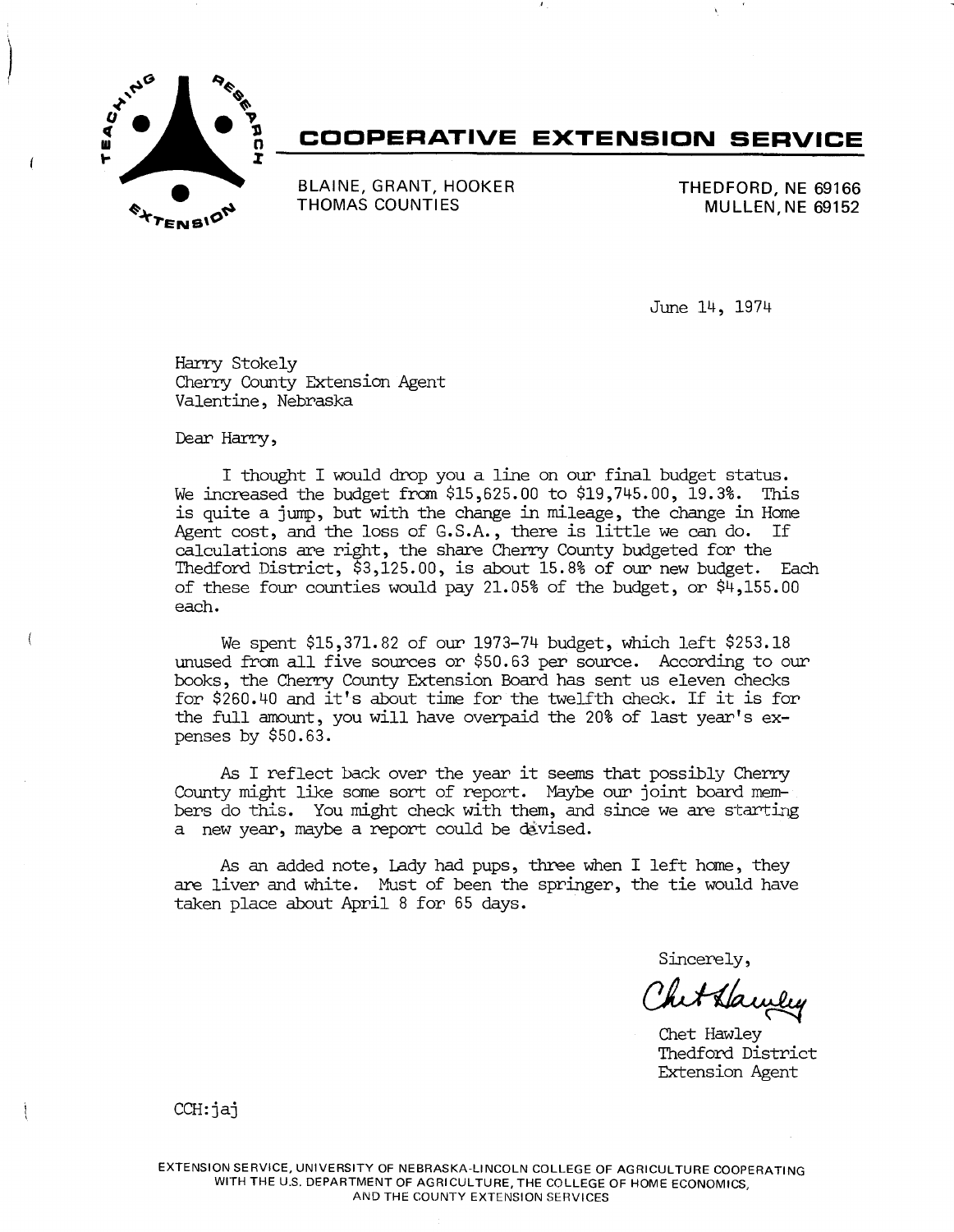# MINUTES OF

# CHERRY COUNTY EXTENSION BOARD MEETING

# May 13, 1974

### PRESENT:

Mrs. Dean Colburn, Valentine Mrs. Glen Lahaye, Merriman Mrs. Bill Luther, Kilgore Harry Stokely, County Agent

Mr. Wayne Olmsted, Valentine Mrs. Wesley Rothleutner, Kilgore Mrs. Charles Swanson, Valentine Betty Kime, Home Agent

The meeting was called to order by the Chairman, Carol Luther, in the Cherry County Extension Office. The minutes of the March 21, 1974, meeting were approved as read.

The treasurers report was deferred to the time when the budget was discussed.

### OLD BUSINESS:

1. The work study program was discussed at length. There are no prospects at all, and the office will need summer help.

#### NEW BUSINESS:

1. over the end of the year expenditures for supplies and stationary, and also the unknown expenses that will be incurred during the month of May. The 1974-75 budget was discussed. Agent Stokely went

Mrs. Glen Lahaye made a motion to allow for a soil moisture tester, a typewriter and any other equipment that Harry and Betty deem necessary and is to be paid for out of the 1973-74 budget.

The budget for the 1974-1975 fiscal year is attached. A motion was made by Wayne Olmsted to accept the proposed 1974-75 budget of 20,050.00. The motion was seconded by Mrs. Lahaye and unanimously carried.

2. Agent Stokely announced that he was going to take the week of June 17th for vacation.

The meeting was adjourned at 4:00 p.m.

Respectfully submitted,

Mrs. Dean Colburn, Secretary Cherry County Extension Board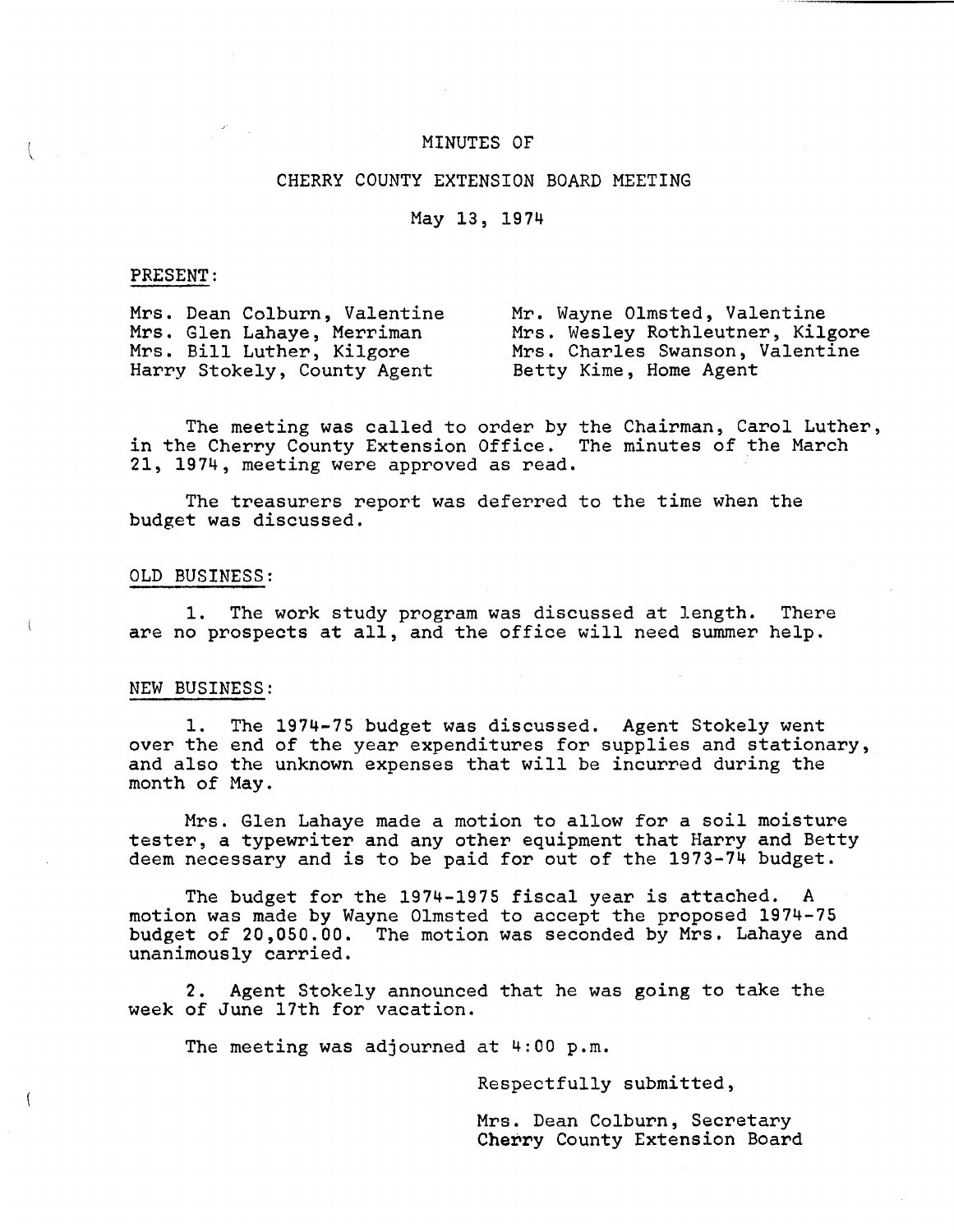

LETTER OF TRANSMITTAL

Valentine, Nebraska

May 31, 1974

To the Honorable Board of County Commissioners or Supervisors and the Budget Authority of Cherry County

In accord with the provisions of the laws of Nebraska (Revised Statutes of Nebraska, 1943, Section 2-1604 inclusive last amended April 6, 1967) we submit the following:

**1.** A budget of estimated expense as drawn up by the Board of Directors, said funds to cover operation of the Cherry County rxtension Service for the ensuing fiscal year, July 1, 1974 through June 30, 1975.

The members of the Board of Directors of the Cherry County Extension Board. the official sponsoring organization of the Agricultural Extension work in Cherry County, have given careful consideration to the estimated financial needs of the County Extension Service the coming year and have approved the budget herewith submitted.

Respectfully,

CHERRY COUNTY EXTENSION SERVICE

Mrs. Bill Luther, President This. <u>Cill Luther</u><br>Mrs. Bill Luther, President<br>Mrs. Dean Colburn, Secretary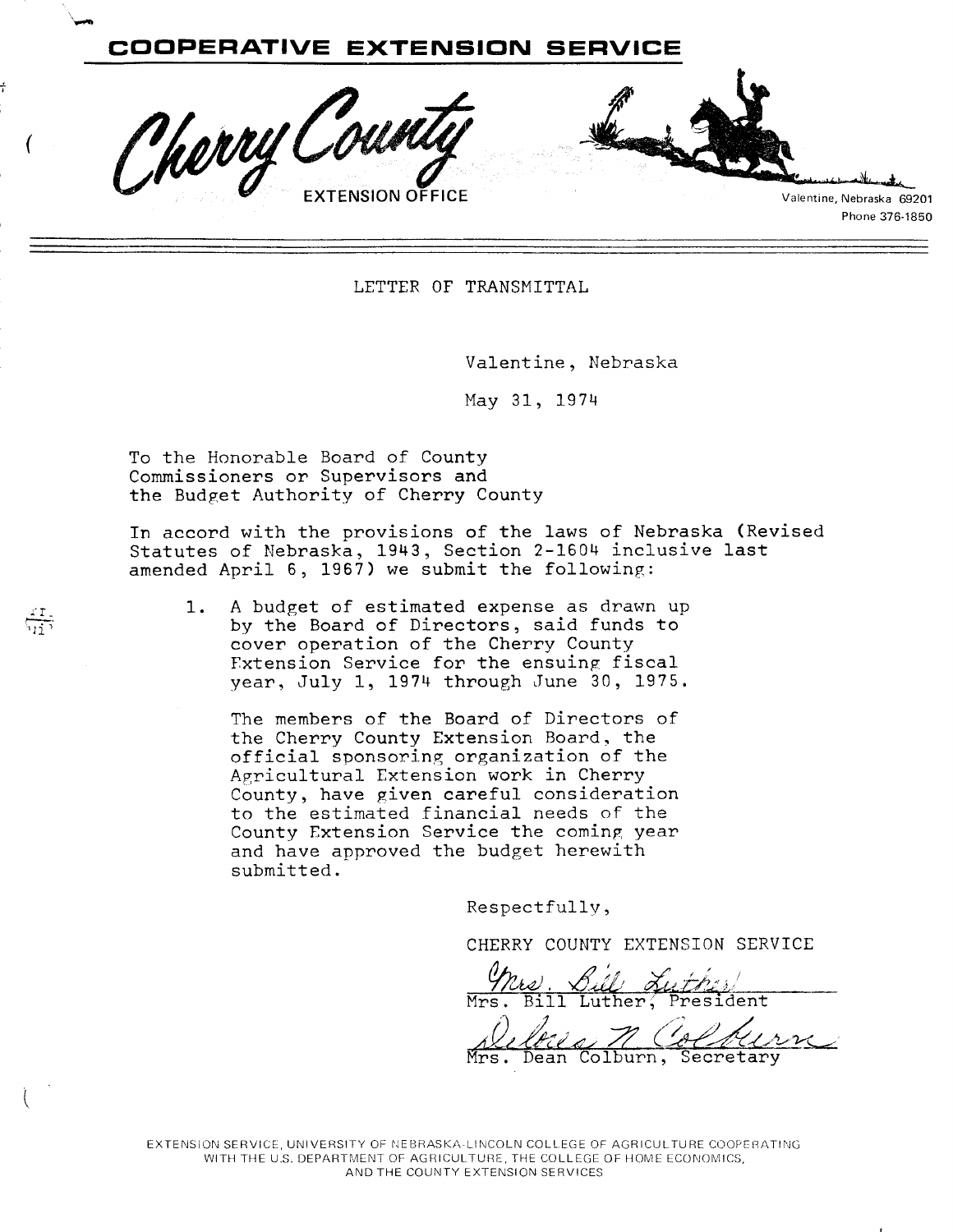tate of Nebraska udget Form CY-2

# Expenditure Estimates for General Fund Fiscal Year July 1, 1974 to June 30, 1975

Office or Department-Acricultural Agent

BUDGET OF EXPENDITURE

Extension Office<br>Prv County Cherry Cherry

|                                  |                                                        |                 | Actual Expense            |               | Ensuing Year                     |  |
|----------------------------------|--------------------------------------------------------|-----------------|---------------------------|---------------|----------------------------------|--|
| ine!                             |                                                        |                 | Prior Year   Current Year |               | $7 - 1 - 74$ to 6-30-75          |  |
| No.                              | Detail Expenditure Accounts                            | $7 - 1 - 72$ to | $7 - 1 - 73$ to           |               |                                  |  |
|                                  |                                                        | $6 - 30 - 73$   | $6 - 30 - 74$             | Proposed      | Adopted                          |  |
|                                  |                                                        | (1)             | $\left( 2\right)$         | $\binom{3}{}$ | (4)                              |  |
| $\mathbf{L}$                     | Personal Services:                                     |                 |                           |               |                                  |  |
| $\overline{2}$                   | Salaries -                                             |                 |                           |               |                                  |  |
| $\overline{3}$                   | ${\cal V}$<br>A. Officials - Aments                    | 4020.00         | 5000.00                   | 5400.00       |                                  |  |
| $\overline{4}$                   | B. Deputy - Chief                                      |                 |                           |               |                                  |  |
| $\overline{5}$                   | $C_{\bullet}$<br>Deputies - Other                      |                 |                           |               |                                  |  |
| 6                                | 芥<br>D. Clerical                                       | 3950.00         | 3910.00                   | 4800.00       |                                  |  |
| $\overline{\tau}$                | 冨<br>$E_{\bullet}$<br>Aides                            | 272.60          | 573.00                    | 1100.00       |                                  |  |
| 8 <sup>1</sup>                   | F. Thedford District                                   | 2098.67         | 3125.00                   | 3125.00       |                                  |  |
| $\overline{9}$                   | G. Area Staff Support<br>$\mathcal{L}^{\mathcal{L}}$ . |                 |                           |               |                                  |  |
| $10^{-}$                         | Operating Expenses:                                    |                 |                           |               |                                  |  |
| $\overline{11}$                  | Postal Services<br>$\frac{1}{2}$                       | 96.00           | 125.29                    | 200.00        |                                  |  |
| $\overline{12}$                  | Telephone Services<br>÷                                | 700.02          | 807.73                    | 1100.00       |                                  |  |
| $\overline{13}$                  | Radio Services                                         |                 |                           |               |                                  |  |
|                                  | ÷.<br>Utilities                                        |                 |                           |               |                                  |  |
| $\frac{14}{15}$                  | Insurance Premiums -                                   |                 |                           |               |                                  |  |
|                                  | A.                                                     |                 |                           |               |                                  |  |
|                                  | B.                                                     |                 |                           |               |                                  |  |
|                                  | Official Bonds                                         |                 |                           |               |                                  |  |
| $\frac{16}{19}$                  | Ŧ<br>Building Repair Of Rent                           | 161.00          | 150.00                    | 175.00        |                                  |  |
| $\overline{50}$                  | Office Equipment Repair                                | 58.22           | 16.00                     | 75.00         |                                  |  |
| $\overline{\mathbf{21}}$         | Other Equipment Repair                                 |                 |                           |               |                                  |  |
|                                  | Travel Expenses -                                      |                 |                           |               |                                  |  |
| $\frac{22}{23}$                  | A. Mileage & Travel Expense*                           | 12123.57        | 2585.90                   | 2800.00       |                                  |  |
| $\overline{24}$                  | <b>B.</b> Convention Expense                           |                 |                           |               |                                  |  |
| $\overline{\mathfrak{B}}$        | C. Board Member Travel                                 | 277.90          | 196.32                    | 400.00        |                                  |  |
| $\overline{25}$                  | Publications                                           |                 |                           |               |                                  |  |
| $\overline{7}$                   | Armored Car Service                                    |                 |                           |               |                                  |  |
| Ş.                               | $\overline{\mathbf{r}}$<br>Miscellaneous               | 316.21          | 196.42                    | 400.00        |                                  |  |
| 29.                              | Supplies:                                              |                 |                           |               |                                  |  |
| 30,                              | Ŧ<br>Supplies/Stationery                               | 852.42          | 862.00                    | 400.00        |                                  |  |
| 31 <sup>1</sup>                  | Materials                                              |                 |                           |               |                                  |  |
| $\overline{2}$                   | Clothing Allowance                                     |                 |                           |               | $\frac{1}{2}$                    |  |
| $3^{3}$                          |                                                        |                 |                           |               |                                  |  |
| $\overline{4}$                   | Equipment Rental:                                      |                 |                           |               |                                  |  |
|                                  | Data Processing .                                      |                 |                           |               |                                  |  |
| 5<br>$\overline{6}$              | Micro-Film                                             |                 |                           |               |                                  |  |
| $7^{\circ}$                      |                                                        |                 |                           |               |                                  |  |
|                                  | Photostat                                              |                 |                           |               |                                  |  |
| $\overline{8}$<br>$\overline{9}$ |                                                        |                 |                           |               |                                  |  |
| $\overline{0}$                   | Capital Outlays:<br>Land/Buildings                     |                 |                           |               |                                  |  |
|                                  |                                                        |                 |                           |               |                                  |  |
| $\frac{1}{2}$                    | Machinery & Equipment -                                |                 |                           |               |                                  |  |
| .,-                              | A. Cars                                                |                 |                           |               |                                  |  |
|                                  | B. Office Machines                                     | 148.00          | 582.35                    | 75.00         |                                  |  |
|                                  | C. Photostat                                           |                 |                           |               |                                  |  |
|                                  | D. Micro-Film                                          |                 |                           |               |                                  |  |
|                                  | E. Data Processing                                     |                 |                           |               |                                  |  |
|                                  | F. Furniture                                           |                 | 73.70                     |               |                                  |  |
|                                  | $G_{\bullet}$                                          |                 |                           |               | $\mathcal{L} \times \mathcal{L}$ |  |
|                                  | л.                                                     |                 |                           |               |                                  |  |
|                                  | ALS<br>-                                               | 15,074.61       | 18,203.71                 | 20,050.00     |                                  |  |

o the County Board:

Request is hereby made for the adoption of the estimated budget expenses for ;he fiscal year commencing July 1, 1974, and ending June 30, 1975, as shown hereon.

Dated \_\_\_\_\_\_\_\_\_ May 31 \_\_\_\_\_ 19 74

Cherry County Extension Service Office, Department or Activity

mrs. Sill Suther  $By$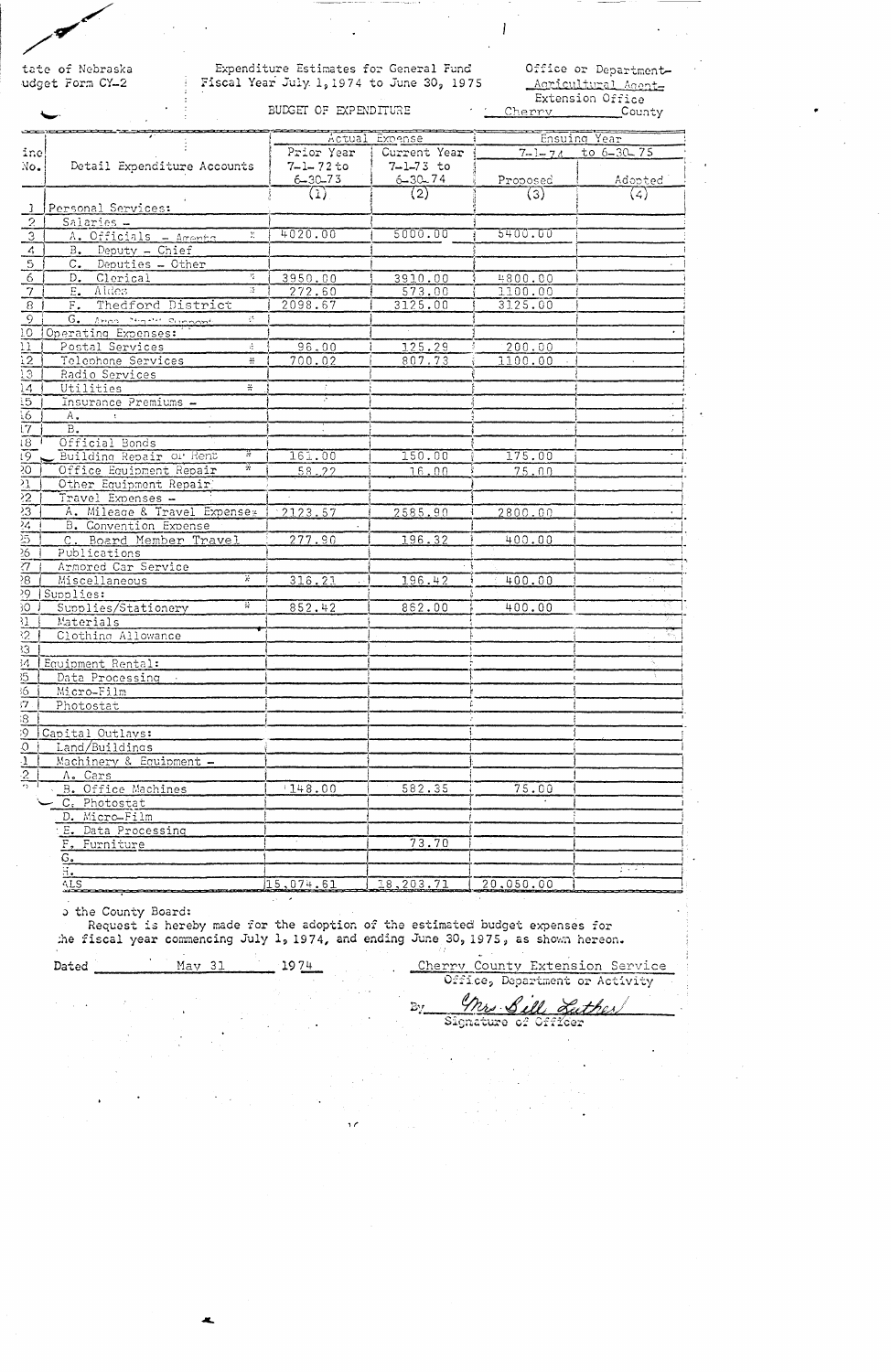# CHERRY COUNTY EXTENSION BOARD MEETING

# Thursday, March 21, 1974 Cherry County Extension Office

# PRESENT:

Mrs. Dean Colburn, Valentine Jim Drinkwalter, Valentine Mrs. Glen Lahaye, Merriman Mrs. Bill Luther, Kilgore Wayne Olmsted, Valentine Mrs. Wesley Roth1eutner, Kilgore Gene Schleuter, Wood Lake Mrs. Betty Kime, Home Agent Harry Stokely, County Agent Neal Baxter, Assoc. Dist. Director

The meeting was called to order by Mrs. Bill Luther (due to the late arrival of Mr. Drinkwa1ter) at 2:00 p.m., CDT.

The minutes of the November 7, 1973 meeting and of the Annual meeting, December 13, 1973 were read and approved.

County Agent, Harry Stokely, reviewed the treasurers report. Discussion then centered around payment to Thedford for their provision of service to Cherry County people.

# OLD BUSINESS:

- 1. Agent Stokely reported on the balloting for board member election: District 4 - Wayne Olmsted elected (34% return of ballots); District 6 - Mrs. Dean Colburn elected (41% return of ballots); District 7 - Gene Schleuter elected (34% return of ballots).
- 2. Discussion then centered around the Post Office building which was purchased by the county. It's proposed use is for other county offices, leaving the downstairs portion of this building a possibility for new extension offices.

## NEW BUSINESS:

- 1. Work study program was discussed. A motion made by Gene Schleuter and seconded to continue paying  $k$  of the cost as in the past for a person to be hired under the work study program. The motion was carried. Possible candidates were discussed.
- 2. Election of officers was held. Mrs Luther was nominated for Chairman by Jim Drinkwalter. The nominations ceased and Mrs. Luther was unanimously elected.